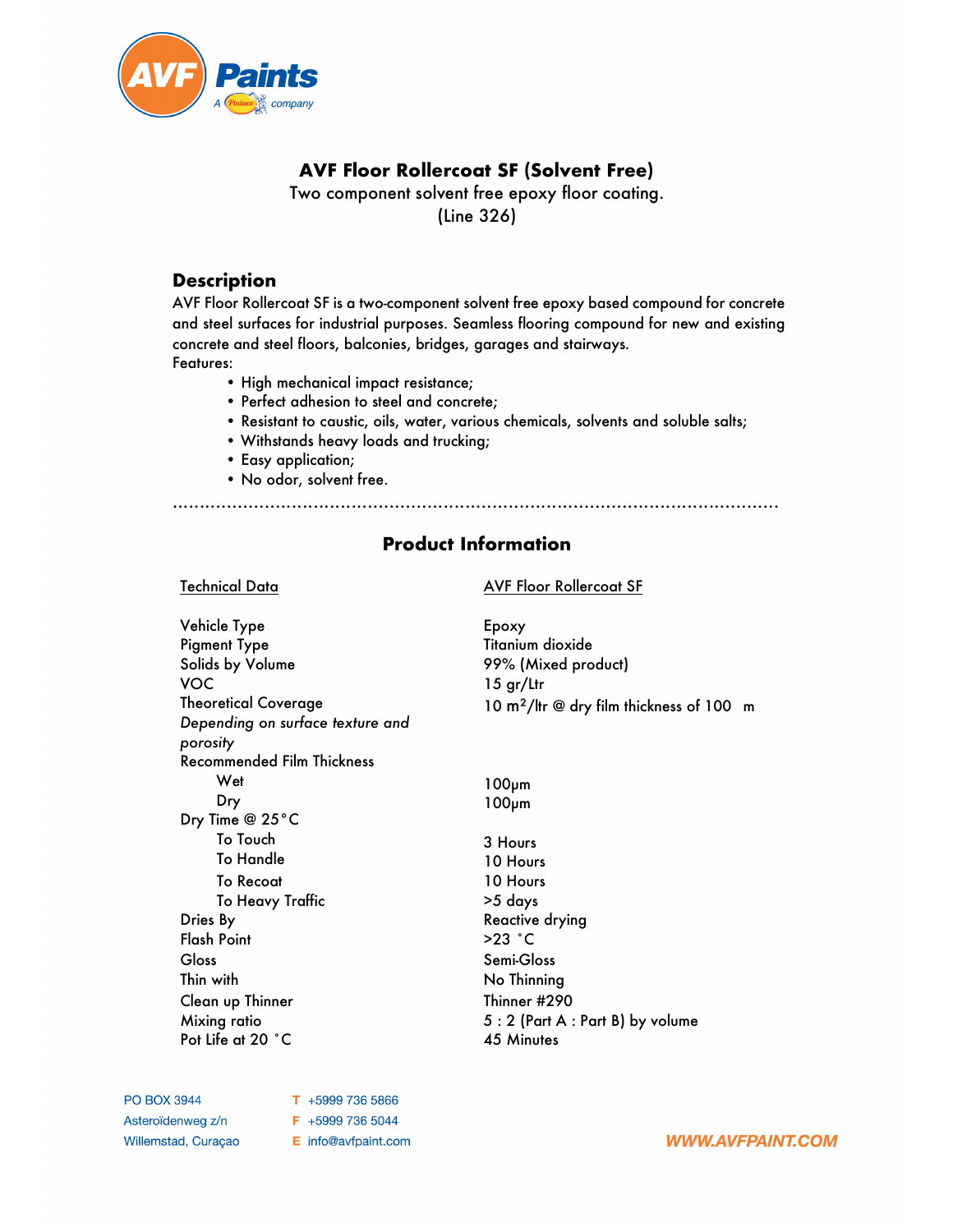

#### **Recommended For**

Concrete and steel surfaces.

#### **Note**

During drying and curing the relative humidity should remain under 80%. Furthermore, any contact with moisture must be avoided during this period. In case of water spillage during the curing cycle white spots may occur.

#### **Subsequent coat**

Epoxy, polyurethane.

#### **Color**

Standard colors (e.g. RAL, NCS), also chrome and lead free

**Applicable by** Brush, roller (2K quality).

#### **Packing kit**

Part A: 5 US Gallon (partially fill). Part B: 1 US Gallon (partially fill).

#### **Clean up**

Clean brushes, rollers with thinner #290 after use.

#### **FLOOR REQUIREMENTS**

The choice of the finish to be applied must also take the specific characteristics of the surface into account. In addition, the surface must satisfy several specific requirements before the finishing process is started: The surface must be clean, dry and free of oil and grease. In other words, all foreign elements must be removed in order to facilitate the effective adhesion of the finishing layer. This may require a cleaning and/or preliminary treatment step. The surface must be mechanically stable. In other words, the strength at the surface may not (noticeably) differ from the average strength. This is necessary to ensure long-term adhesion, particularly when subjected to mechanical and thermal loads. This prevents separation of the finishing layer together with the top layer of the substrate.

Whenever possible, 'upwards moisture penetration' must be prevented. In the case of new concrete floors, this can be realized by pouring the concrete on top of an impermeable foil. For concrete floors, the moisture content of the floor may not exceed 3% at the moment that a floor finish is applied which is impermeable to moisture.

**PO BOX 3944**  $T + 59997365866$ Asteroïdenweg z/n F +5999 736 5044 Willemstad, Curaçao E info@avfpaint.com

**WWW.AVFPAINT.COM**